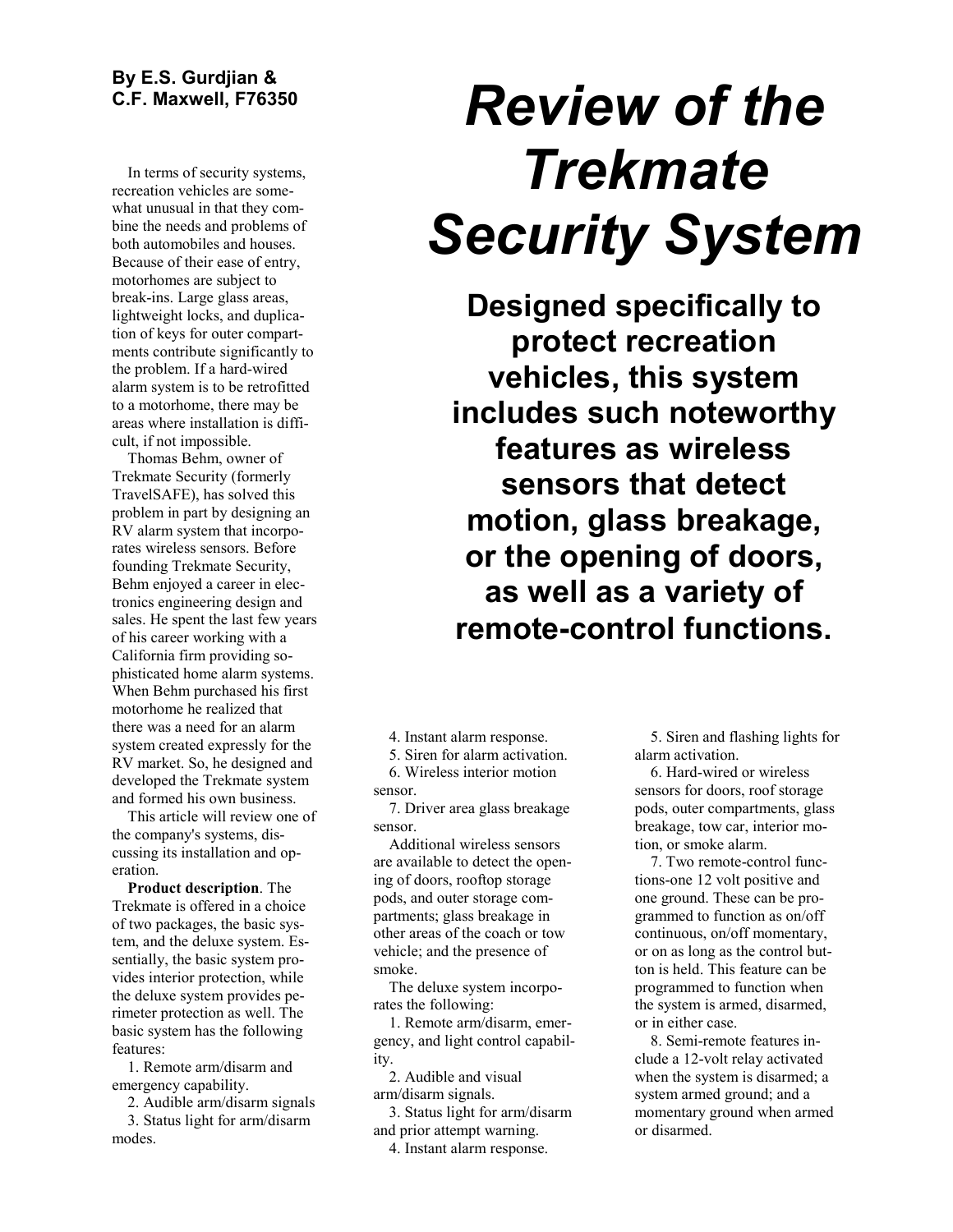9. A diagnostic mode that indicates if and where the system has been violated.

10. Manual controls that include a switch for valet mode (alarm disabled for coach service) and diagnostics mode (intrusion zone memory, real-time zone monitor, and radio frequency testing of key-fob (the keychain-size device used to remotely operate the alarm system) and wireless sensor transmitters). Optional - alarm on with engine running and pager on/off switches.

11. Optional remote pager that can be activated by the alarm or on demand by someone in the coach to signal the person carrying the pager.

Any number of additional wireless sensors can be used.

**Installation**. We installed the deluxe system, with options, in our 40-foot converted bus. Although some of the installation procedures described will not be applicable to smaller coaches, either the basic or deluxe system can be adapted readily to any size or style recreational vehicle.

For the most part, the installation was straightforward. However, to utilize the full potential of the deluxe system with remote-control options, the installer should possess some electronics skills and be familiar with the coach wiring. According to Behm, RV dealers install either system in four to six hours at a cost of approximately \$200. An installation similar to the one described in this article may well cost twice that much. The wiring chart included with this article is one that we devised ourselves, as none was provided with the product. Other than the absence of a wiring diagram or chart, the instructions were complete and understandable.

The central processing unit (CPU) - the "brains" of the system - was installed under the dash using the supplied colorcoded harness. In installing the device, take care to avoid any area subject to heat and/or moisture - near the heater or air

## **WIRING CHART**

#### **13 PIN CONNECTOR**

Red/White **Pager on/off switch** Black Ground **KEY** 

#### **6-PIN CONNECTOR**

3. KEY 2. Not used

### **3 PIN CONNECTOR**

**2 CONDUCTOR LEAD** Green **Parking light** Black Switch

#### **PAGE ALERT**

Green Trigger Red 12V+ Black Ground

conditioner, for example. Since our coach has a 24 -volt running light system, a 12/24-volt relay was added. This relay is available at any Radio Shack store (part #275-226). We installed the wired glass break sensor in the dash area using the double sided tape that was provided.

After placing the radio frequency receiver in various locations in an attempt to find the position that provided maximum range, we finally installed it on the underside of the front overhead cabinet. This location allows a range of approximately 40 feet. Although Trekmate literature indicates a range of 30 feet or more, even the 40-foot

Red/Black Pager on/off switch Orange  $+Siren - ground$ Blue - trigger, left storage (Zone 2)<br>
Yellow - trigger, door/hood (Zone 3) - trigger, door/hood (Zone 3) Yellow/Black + trigger (Zone 5) Gray Charles Charles LED status light - black - ground Gray/White 12V+, ignition on/alarm off

Purple/Black - purple - Mode Switch - black - ground Purple 12V+ ignition on

Brown/Black - ,right storage (Zone 4\_

6. Black/White Ground pulse lock 5. White/black Ground plus unlock 4. White/brown Ground (#1 remote)

1. Tan System armed ground, output

1. Brown Docking light lead (#2 remote) 2. Orange/Black Parking light relay 3. Red 12V+

range was not adequate to allow remote activation of the docking lights when approaching the coach from the rear. The range in our particular installation may possibly be limited by the fact that our coach has a stainless steel and aluminum body, rather than fiberglass. Also, we were informed that if a manufacturer abides by FCC standard, it generally is not possible to obtain a range of greater than 50 feet or so.

The radio frequency receiver is hard-wired to the CPU via a standard four-conductor phone cable and jack assembly. Its location is limited only by the availability of a wire run. It can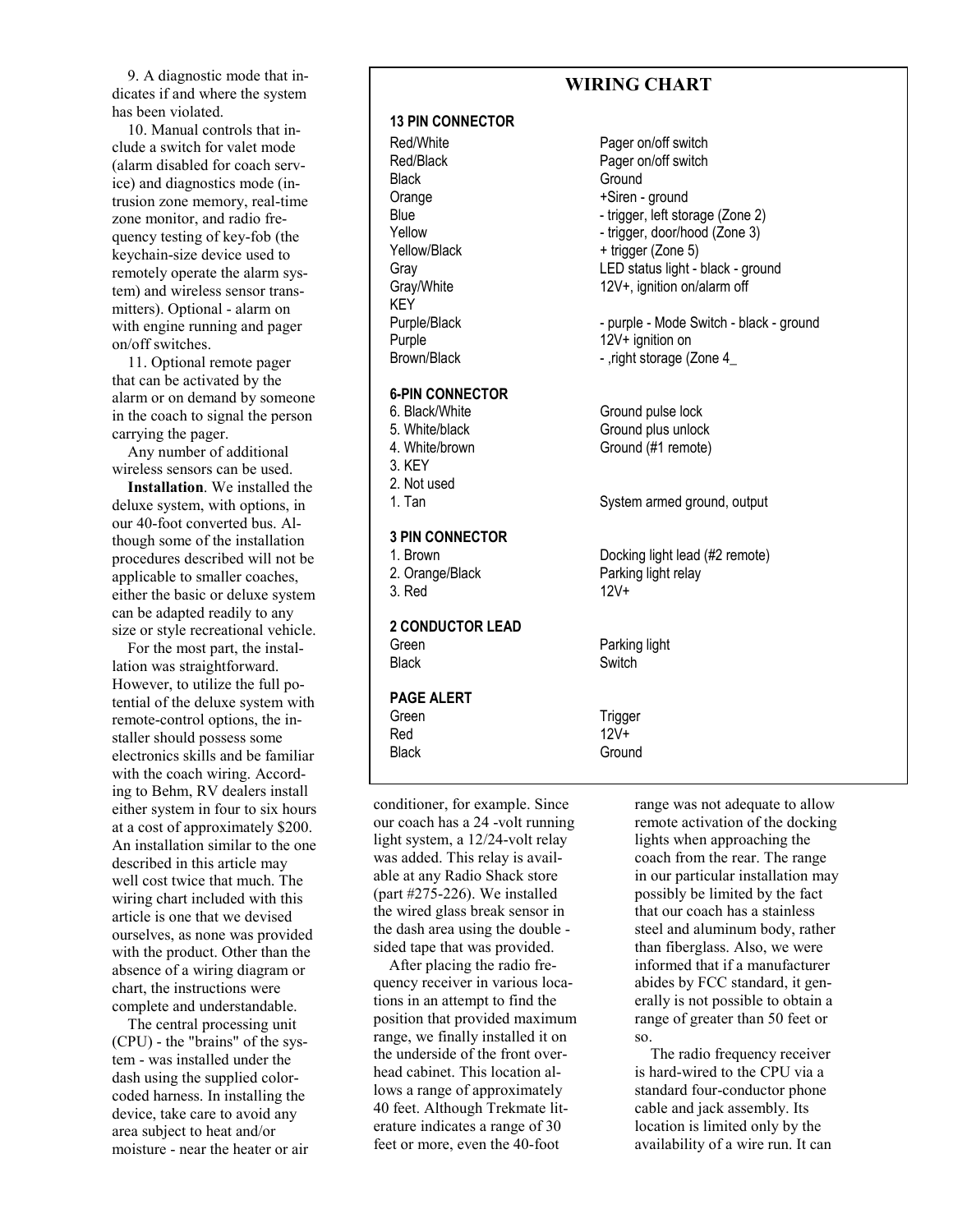be oriented in any direction and could, if desired, be located in the midsection of the coach.

Our installation included the following wireless sensors:

1. Two glass break detectors one at the rear and one in the midsection of the coach. Coaches 40 feet in length are best served by a total of three glass break detectors. Vehicles less than 30 feet long can be protected by two detectors - one in the front and one in the rear. Coaches between 30 and 40 feet may or may not require the third detector, depending upon the floor plan.

2. A photosensitive smoke detector mounted in the kitchen area.

3. Two opening sensors with magnetic switches were installed on the window screens in the bedroom. This makes it possible for the coach occupants to leave the windows open for ventilation while they are sleeping and yet gives warning should an intrusion be attempted.

4. Glass break detector for the tow car.

The wireless interface with the CPU offers great versatility. Aside from the items we installed, a coach owner could also connect safety devices such as propane and carbon monoxide detectors in to the alarm system using such wireless transmitters. Any number of wireless sensors can be used. Another advantage of these wireless sensors is that they make it possible to transfer the security system to another vehicle. We hard-wired our outer storage areas, because each of them had already been wired for lighting by the bus manufacturer. The CPU is versatile enough to accept a negative or a 12-volt or 24-volt positive trigger. An interface consisting of a transistor and an IC voltage regulator were required to adapt the bus manufacturer's wiring to the 12-volt positive trigger of the CPU.

In the event that there is no existing wiring in the storage

bays, a wireless sensor with either a pin or magnetic switch can be used. The use of these wireless sensors eliminates the difficulty of making long or inconvenient wire runs.

In most installations, the hood and door will be hard-wired to either the positive or negative trigger. In the event that the door is located in the midsection of the coach, a wireless sensor can be used.

Next, the LED (light emitting diode) status light, the mode switch, the pager on/off switch, and an on/off switch to the ignition lead were installed. The latter switch was installed to allow the alarm to be armed with the engine running, since there are occasions when it is convenient or necessary to be out of the coach while the motor is running. Connection of the ignition lead is essential to eliminate any chance of a false alarm while driving. Installation of these switches is straightforward, and their location will vary slightly from coach to coach.

Perhaps the most exclusive feature of this alarm system is the capability to use the key fob alarm system commands as remote-control switches. As delivered, button number 2 on the key fob is intended to turn outside lights (usually docking lights) on and off. If no docking lights are present, any other outdoor lights may be controlled. The versatility of the CPU was demonstrated in our particular installation. All of the wiring for the docking lights is at the rear of the coach, and only switches to activate latching relays are in the dashboard area. This presented no problem, because the CPU can be programmed easily so that the output, as a result of pushing button number 2 on the key fob, is either 12-volt on/off, 12-volt pulse, or 12-volt intermittent (as long as the button is held). These outputs may all be programmed to react when the alarm is armed, disarmed, or in either case. We chose to program our system for 12-volt pulse output when the system is either armed or disarmed. If the disarmed only mode is chosen, the controlled lights will turn off automatically when the system is armed.

With the approval of Trekmate Security, we constructed a diode network that allows key fob button number 2 output to activate the right, left, and rear pairs of docking lights in unison while allowing the original dash switches to maintain control of each pair independent of the other two. These diodes are available from Radio Shack (part  $\#276-1141$ ) for approximately 75 cents each. With only slight further modification to the coach wiring, it was possible to have key fob button number 2 also turn on the headlights, thereby providing around-thecoach illumination under emergency circumstances. Less sophisticated systems would not provide a 12-volt pulse; instead all of their remote circuits would be completed by switching to ground. In this case, if a 12-volt pulse were needed, an extra transistor and/or relay would be required.

The remote features controlled by key fob button number 1 are similar, except that the circuit outlet is completed to ground rather than providing 12 volts. It is also user programmable. As supplied by Trekmate Security, holding key fob number 1 for three seconds will activate the "finder" function to assist the owner in locating the vehicle. The siren chirps six times and the lights flash six times. This remote output can be programmed to activate other items. An example would be to open or close electrically powered windshield drapes.

Still other remote capabilities exist. We wired the existing porch light and courtesy lights to turn on when the system is disarmed. They remain on for approximately 60 seconds whenever the entry door is opened.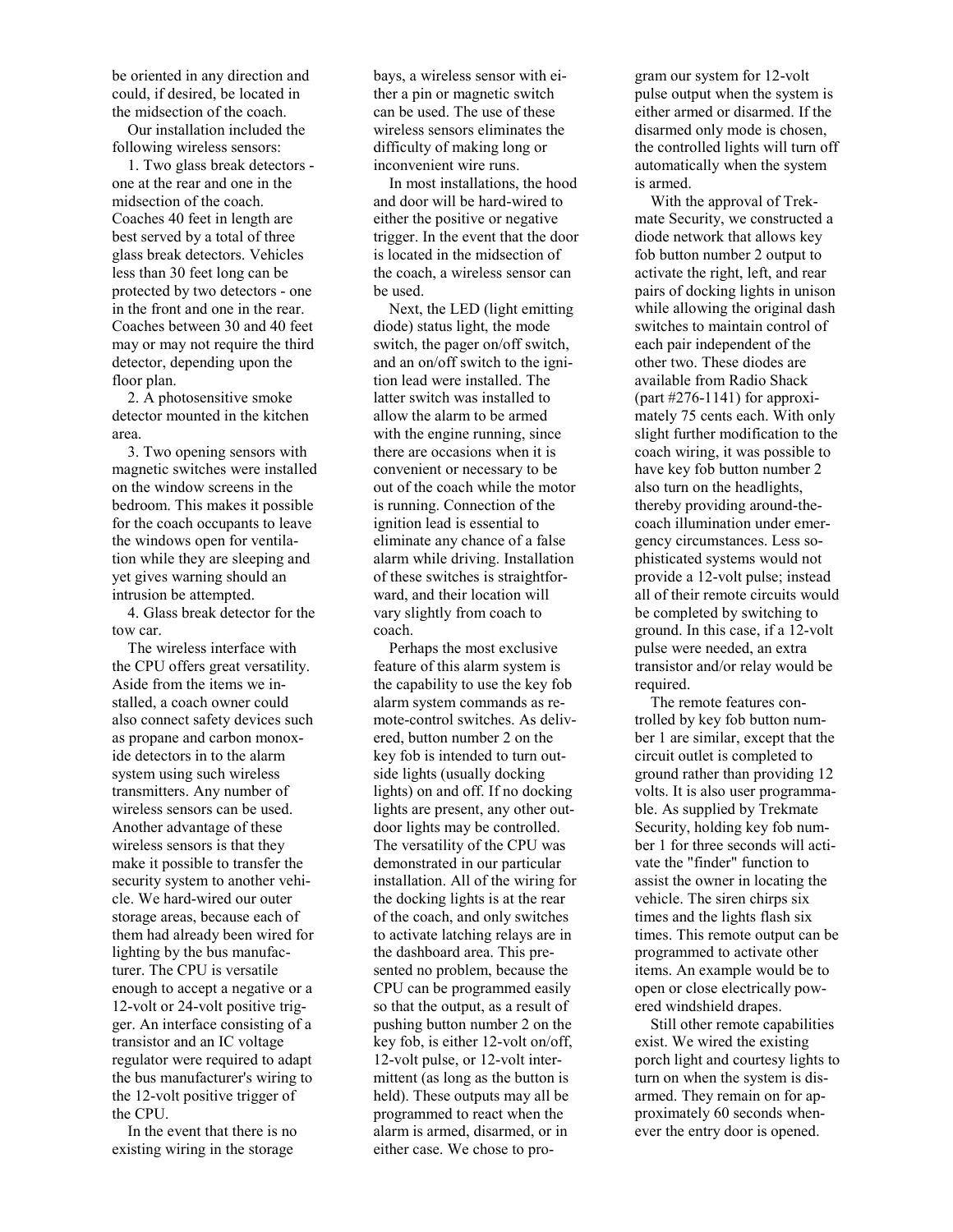It is also possible to have remote control of electric bay door locks, i.e. automatically locked when the system is armed and automatically unlocked when the system is disarmed. We personally like the lock-whenarmed feature but question whether we would want the bays unlocked whenever the system is disarmed. Entry door locks can also be controlled. These are choices an owner can make.

This system also contains a "system armed ground output" (when the alarm is armed, a ground is completed). This allows certain accessory devices to be turned on whenever the alarm is armed. You attach one wire from the accessory device to 12 volts and the other wire to the alarm system armed ground. Thus, whenever the alarm is armed, the selected accessory device is also activated. It is possible to control more than one accessory item in this manner. This feature would be useful if one chose hard-wired glass break detectors, which require independent 12-volt power to operate, rather than wireless detectors.

The Trekmate also includes a provision for a system armed starter interrupt. If this optional feature is installed, the engine cannot be started when the system is armed. An optional starter interrupt relay is inserted in the wire between the ignition switch and the starter solenoid. A 12 volt output lead from the CPU is then attached to the coil of this relay, while the other coil lead attaches to ground. The 12-volt output lead is active only when the system is disarmed. Once the alarm is armed, no 12-volt power is available to this lead. Even if a thief had a duplicate of your ignition key and was willing to drive with the siren blaring and the lights flashing, he or she would not be able to start the engine. According to Behm, most coach owners do not opt for the starter interrupt circuit. This is probably because they know that most thieves are interested in the contents of the coach rather than the motorhome itself. In addition, many owners do not want the manufacturer's starter circuit modified.

The "diagnostics mode" allows self-diagnosis for testing and troubleshooting the alarm system. Three areas of testing exist. The first is intrusion zone memory; the second is present time zone monitoring; and the third allows for evaluation of wireless components. The most significant advantage of the diagnostics mode is to allow a service representative from Trekmate Security to assist in troubleshooting any problems so that they can be corrected either by the owner or by a local technician who may not be totally familiar with the product. Help is just a phone call away.

We may have reported more information about the installation of the Trekmate system than some of you care to know. However, it would be a shame for consumers to purchase this product and not benefit from some of its features because an installer either did not know or did not tell them that these options were available.

**Operation.** We had an unsolicited assistant who demonstrated that no consumer education is necessary to operate the system's "panic" button. We were quietly enjoying our dinner one night when the siren began to wail and the lights to flash. We frantically searched for the key fob to turn off the alarm and found it under the cat's paw! We had left it on a table, and Smokey must have decided that this would be a good time to test our reflexes.

In this instance, and in others, the key fob performed flawlessly in arming and disarming the system. Having the porch light wired to turn on for 60 seconds after the system was disarmed was terrific. This enabled us to see so as to find the key and keyhole when entering the coach. A side benefit to the

way we wired the porch light is that it also turns on for 60 seconds whenever the entry door is opened. This is very convenient when exiting the coach at night. You can see to lock the door and can move away from the coach while the light is on.

Not only is the external LED status light a convenient indication of alarm status, but it also allowed us to enter the coach with confidence that no intrusion had occurred while we were away. An additional status light can be mounted inside the coach.

The wireless opening sensors on the bedroom screens functioned as intended. We tested the wireless glass break sensor in the tow car up to a range of 200-plus feet, and it functioned well. One must remember, however, that the tow vehicle is not protected when it is moved beyond the range of the wireless receiver mounted in the coach.

We are pleased to note that the wireless photosensitive smoke detector did not issue a false alarm when we were cooking. The fact that this smoke detector activates the alarm system in the event of fire when the system is armed, greatly improves the fire protection when the coach is not occupied.

The hard-wired sensors functioned normally. The hard-wired glass break sensor in the windshield area had to be adjusted to keep it from being tripped by a barking dog (ours). This adjustment readily prevented further false alarms; however, we lacked the testing equipment to assure that a broken windshield glass would be detected. Traveling with two dogs and a cat creates some idiosyncrasies, but the system handled our "family" well.

Our favorite part of the system is the remote-control feature. The dogs bark at any suspicious noise but they cannot make a value judgement. Now that we have the Trekmate system, when the dogs alert us we